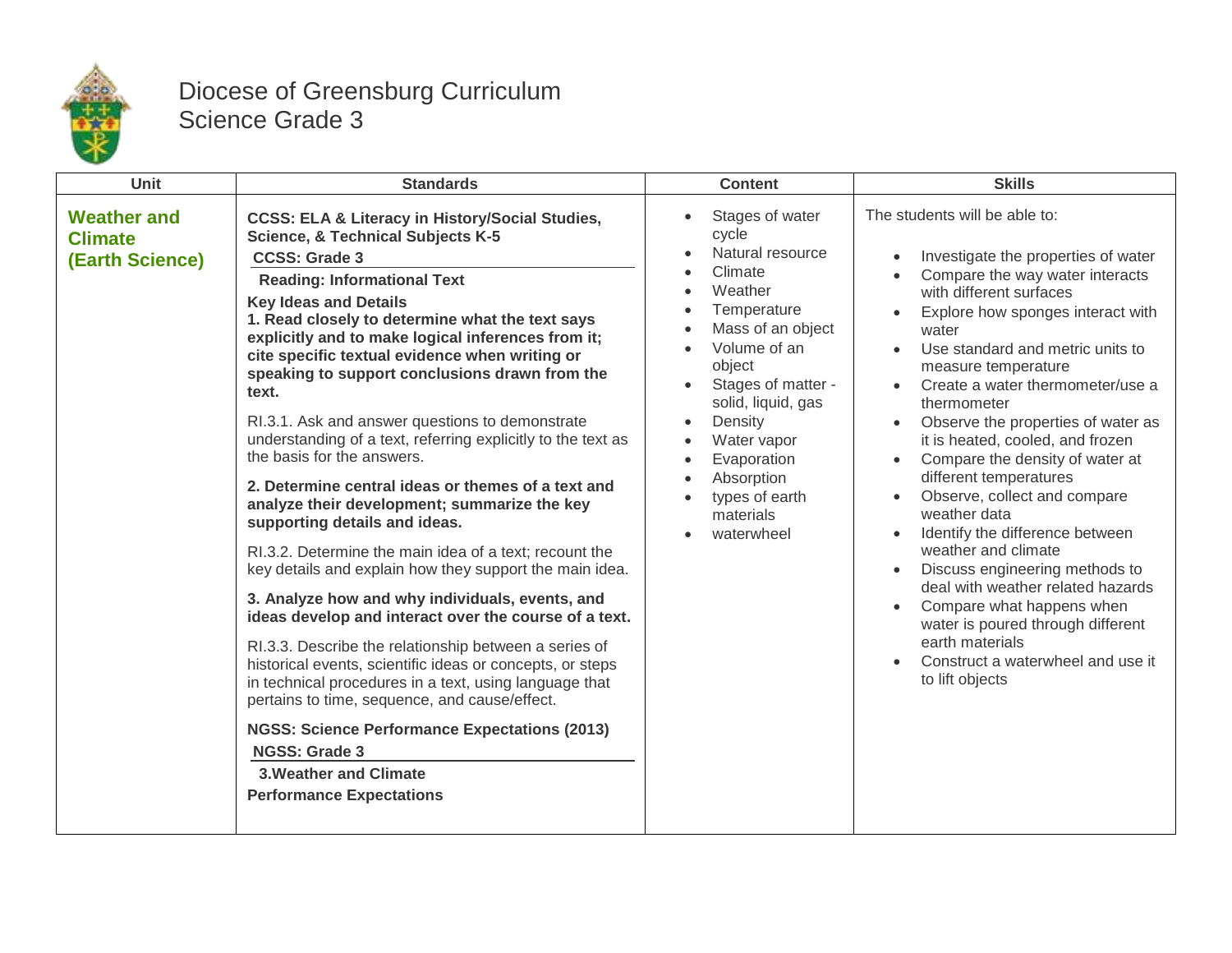| <b>Unit</b>                         | <b>Standards</b>                                                                                                                                                                                                                                                                                                                                                                                                                                                                                                                                                                                                                                                                                                                                                                                                                                                                                                                                        | <b>Content</b>                                                                                                                                                                                                                                                            | <b>Skills</b>                                                                                                                                                                                                                                                                                                                                                                                                                                                                                                                                                                                            |
|-------------------------------------|---------------------------------------------------------------------------------------------------------------------------------------------------------------------------------------------------------------------------------------------------------------------------------------------------------------------------------------------------------------------------------------------------------------------------------------------------------------------------------------------------------------------------------------------------------------------------------------------------------------------------------------------------------------------------------------------------------------------------------------------------------------------------------------------------------------------------------------------------------------------------------------------------------------------------------------------------------|---------------------------------------------------------------------------------------------------------------------------------------------------------------------------------------------------------------------------------------------------------------------------|----------------------------------------------------------------------------------------------------------------------------------------------------------------------------------------------------------------------------------------------------------------------------------------------------------------------------------------------------------------------------------------------------------------------------------------------------------------------------------------------------------------------------------------------------------------------------------------------------------|
|                                     | 3-ESS2-1. Represent data in tables and graphical<br>displays to describe typical weather conditions<br>expected during a particular season.                                                                                                                                                                                                                                                                                                                                                                                                                                                                                                                                                                                                                                                                                                                                                                                                             |                                                                                                                                                                                                                                                                           |                                                                                                                                                                                                                                                                                                                                                                                                                                                                                                                                                                                                          |
|                                     | 3-ESS2-2. Obtain and combine information to describe<br>climates in different regions of the world.<br>3-ESS3-1. Make a claim about the merit of a design<br>solution that reduces the impacts of a weather-related<br>hazard.*                                                                                                                                                                                                                                                                                                                                                                                                                                                                                                                                                                                                                                                                                                                         |                                                                                                                                                                                                                                                                           |                                                                                                                                                                                                                                                                                                                                                                                                                                                                                                                                                                                                          |
|                                     | © Copyright 2010. National Governors Association<br>Center for Best Practices and Council of Chief State<br>School Officers. All rights reserved.                                                                                                                                                                                                                                                                                                                                                                                                                                                                                                                                                                                                                                                                                                                                                                                                       |                                                                                                                                                                                                                                                                           |                                                                                                                                                                                                                                                                                                                                                                                                                                                                                                                                                                                                          |
| <b>Ecosystems</b><br>(Life Science) | <b>CCSS: ELA &amp; Literacy in History/Social Studies,</b><br><b>Science, &amp; Technical Subjects K-5</b><br><b>CCSS: Grade 3</b><br><b>Reading: Informational Text</b><br><b>Key Ideas and Details</b><br>1. Read closely to determine what the text says<br>explicitly and to make logical inferences from it;<br>cite specific textual evidence when writing or<br>speaking to support conclusions drawn from the<br>text.<br>RI.3.1. Ask and answer questions to demonstrate<br>understanding of a text, referring explicitly to the text as<br>the basis for the answers.<br>2. Determine central ideas or themes of a text and<br>analyze their development; summarize the key<br>supporting details and ideas.<br>RI.3.2. Determine the main idea of a text; recount the<br>key details and explain how they support the main idea.<br>3. Analyze how and why individuals, events, and<br>ideas develop and interact over the course of a text. | Germination of<br>seeds<br>Organisms<br>Life cycle<br>Hydroponic<br>garden<br>Parts of a plant<br>Process of<br>photosynthesis<br>Crustacean<br>Habitat of animals<br>Adaptation<br>Food chain<br>Articulated human<br>skeletal system<br>Muscle<br><b>Bone</b><br>Joints | The students will be able to:<br>Conduct a seed hunt<br>Describe and compare seed<br>properties<br>Examine and sort various seeds<br>Investigate the effect water has on<br>seeds<br>Observe and record data over a<br>period of time<br>Examine germinated seeds to<br>determine similarities and<br>difference<br>Set up a hydroponic garden and<br>observe the life cycle of a bean<br>plant<br>Compare the structure of a plant<br>above ground and below ground<br>Observe and record the structures<br>of a crustacean<br>Establish a feeding and<br>maintenance schedule for a living<br>organism |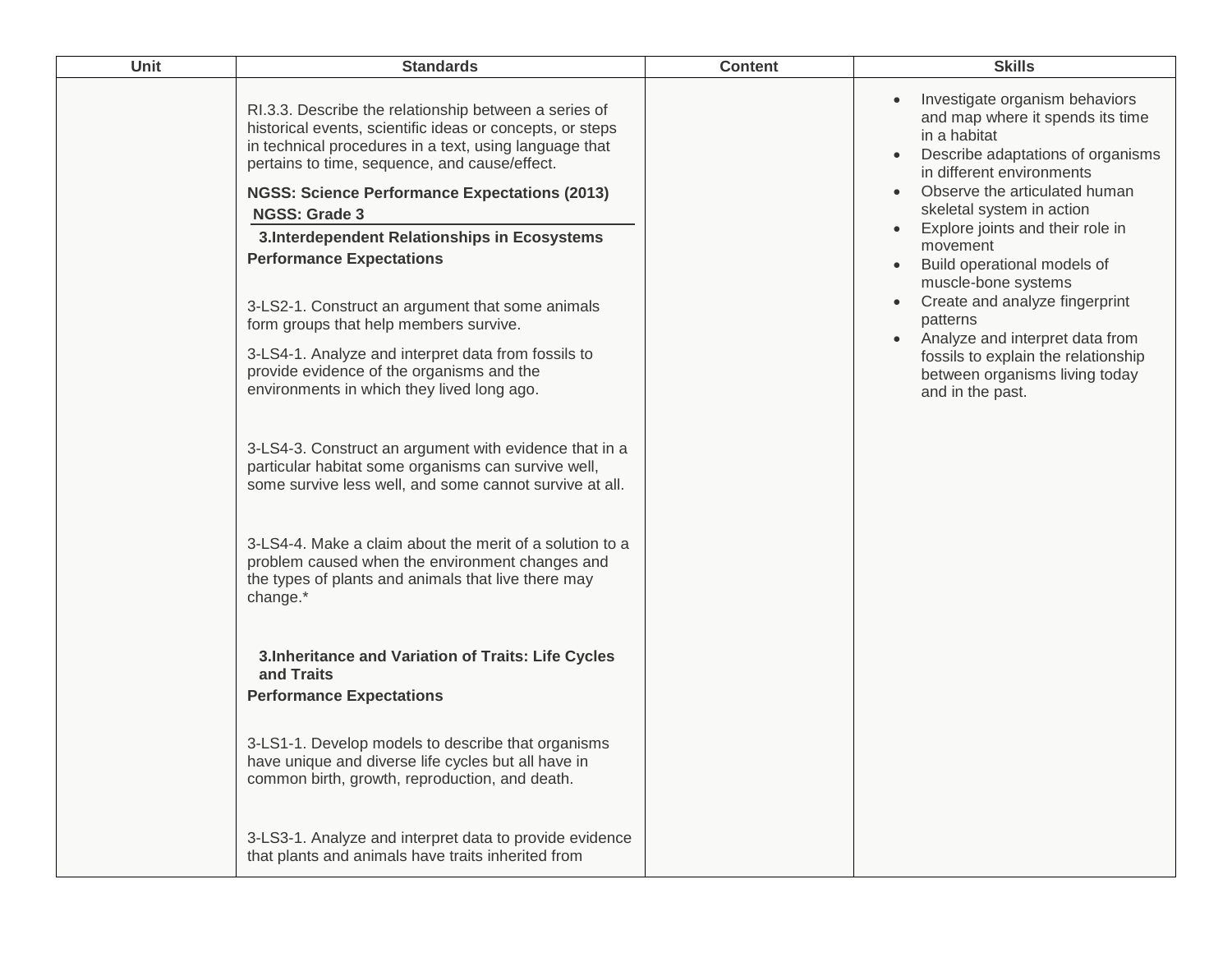| Unit                                                                  | <b>Standards</b>                                                                                                                                                                                                                                                                                                                                                                                                                                                                                                                                                                                                                                                                                                                                                                                                                                                                                                                                        | <b>Content</b>                                                                                                                                                                                                    | <b>Skills</b>                                                                                                                                                                                                                                                                                                                                                                                                                                                                                                                                                                                                                      |
|-----------------------------------------------------------------------|---------------------------------------------------------------------------------------------------------------------------------------------------------------------------------------------------------------------------------------------------------------------------------------------------------------------------------------------------------------------------------------------------------------------------------------------------------------------------------------------------------------------------------------------------------------------------------------------------------------------------------------------------------------------------------------------------------------------------------------------------------------------------------------------------------------------------------------------------------------------------------------------------------------------------------------------------------|-------------------------------------------------------------------------------------------------------------------------------------------------------------------------------------------------------------------|------------------------------------------------------------------------------------------------------------------------------------------------------------------------------------------------------------------------------------------------------------------------------------------------------------------------------------------------------------------------------------------------------------------------------------------------------------------------------------------------------------------------------------------------------------------------------------------------------------------------------------|
|                                                                       | parents and that variation of these traits exists in a<br>group of similar organisms.                                                                                                                                                                                                                                                                                                                                                                                                                                                                                                                                                                                                                                                                                                                                                                                                                                                                   |                                                                                                                                                                                                                   |                                                                                                                                                                                                                                                                                                                                                                                                                                                                                                                                                                                                                                    |
|                                                                       | 3-LS3-2. Use evidence to support the explanation that<br>traits can be influenced by the environment.                                                                                                                                                                                                                                                                                                                                                                                                                                                                                                                                                                                                                                                                                                                                                                                                                                                   |                                                                                                                                                                                                                   |                                                                                                                                                                                                                                                                                                                                                                                                                                                                                                                                                                                                                                    |
|                                                                       | 3-LS4-2. Use evidence to construct an explanation for<br>how the variations in characteristics among individuals<br>of the same species may provide advantages in<br>surviving, finding mates, and reproducing.                                                                                                                                                                                                                                                                                                                                                                                                                                                                                                                                                                                                                                                                                                                                         |                                                                                                                                                                                                                   |                                                                                                                                                                                                                                                                                                                                                                                                                                                                                                                                                                                                                                    |
|                                                                       | © Copyright 2010. National Governors Association<br>Center for Best Practices and Council of Chief State<br>School Officers. All rights reserved.                                                                                                                                                                                                                                                                                                                                                                                                                                                                                                                                                                                                                                                                                                                                                                                                       |                                                                                                                                                                                                                   |                                                                                                                                                                                                                                                                                                                                                                                                                                                                                                                                                                                                                                    |
| <b>Motion and</b><br><b>Stability</b><br>(Physical<br><b>Science)</b> | <b>CCSS: ELA &amp; Literacy in History/Social Studies,</b><br><b>Science, &amp; Technical Subjects K-5</b><br><b>CCSS: Grade 3</b><br><b>Reading: Informational Text</b><br><b>Key Ideas and Details</b><br>1. Read closely to determine what the text says<br>explicitly and to make logical inferences from it;<br>cite specific textual evidence when writing or<br>speaking to support conclusions drawn from the<br>text.<br>RI.3.1. Ask and answer questions to demonstrate<br>understanding of a text, referring explicitly to the text as<br>the basis for the answers.<br>2. Determine central ideas or themes of a text and<br>analyze their development; summarize the key<br>supporting details and ideas.<br>RI.3.2. Determine the main idea of a text; recount the<br>key details and explain how they support the main idea.<br>3. Analyze how and why individuals, events, and<br>ideas develop and interact over the course of a text. | Force<br>Magnets<br>(magnetic field)<br>Gravity<br>Motion of objects<br><b>Mixtures</b><br>States of matter -<br>solid, liquid, gas<br>Solution<br><b>Balanced</b> and<br>unbalanced forces<br>Patterns of motion | The student will be able to:<br>Predict and conduct and<br>investigation to determine how far<br>a magnetic field extends<br>Explore and identify patterns of<br>motion<br>Design wheel and axle systems<br>and test systems with ramps<br>Make twirly birds and explore<br>variables that change motion<br>Design a cart that can meet a<br>specific goal or solve a problem<br>Use metric tools to refine<br>observations by measuring mass<br>and volume<br>Create mixtures and solutions<br>Investigate simple chemical<br>reactions<br>Engage in science and<br>engineering practices to collect<br>data and answer questions |